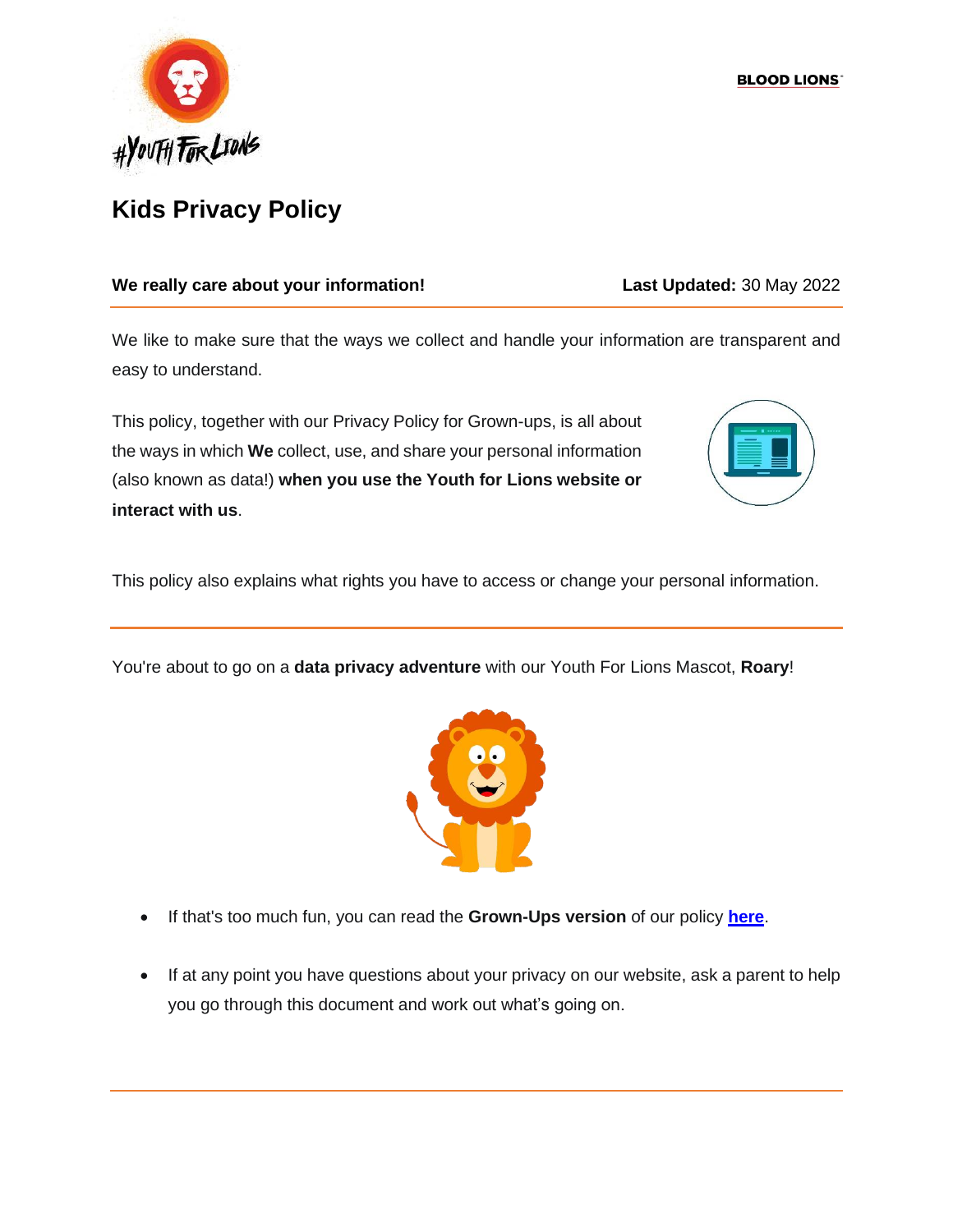### **Who are we?**

We are the "Blood Lions non-profit company" – we are responsible for the Youth for Lions website. Youth for Lions is our campaign that allows young people to get involved in our important causes.

#### **So, what information are we collecting?**

Our website is entirely for your education and entertainment. If you are under the age of 18, it's important that you get your parent to consent when you register for anything on our website. With their permission, you can then join in with pledges, comments, competitions, and downloads.

- We collect your information when you:
	- o Sign our Youth pledge on our website and SAY NO to animal interaction and captive facilities that exploit wildlife;
	- o enter our competitions, raffles and giveaways;
	- o interact or contact us by letter, phone, SMS, email, or on our website;
	- o submit contributions or post on our website or social media platforms;
	- o post or send us content or media for campaigns, education and awareness.
- While doing these things, you might directly provide us with other information, such as your name, address, birthday, and the subjects that you're interested in.
- We use this information to **provide you with resources**, **improve your** website **experience, identify you** as a prize winner or **reply to your questions**.

#### • **What are cookies?**

- Sadly, you can't eat them! Cookies are small files we send to your phone, tablet or computer to make your time on our websites as awesome as possible.
- $\circ$  They tell us about how you use our website, for how long, if you're using a phone or computer and your estimated location (e.g., South Africa).







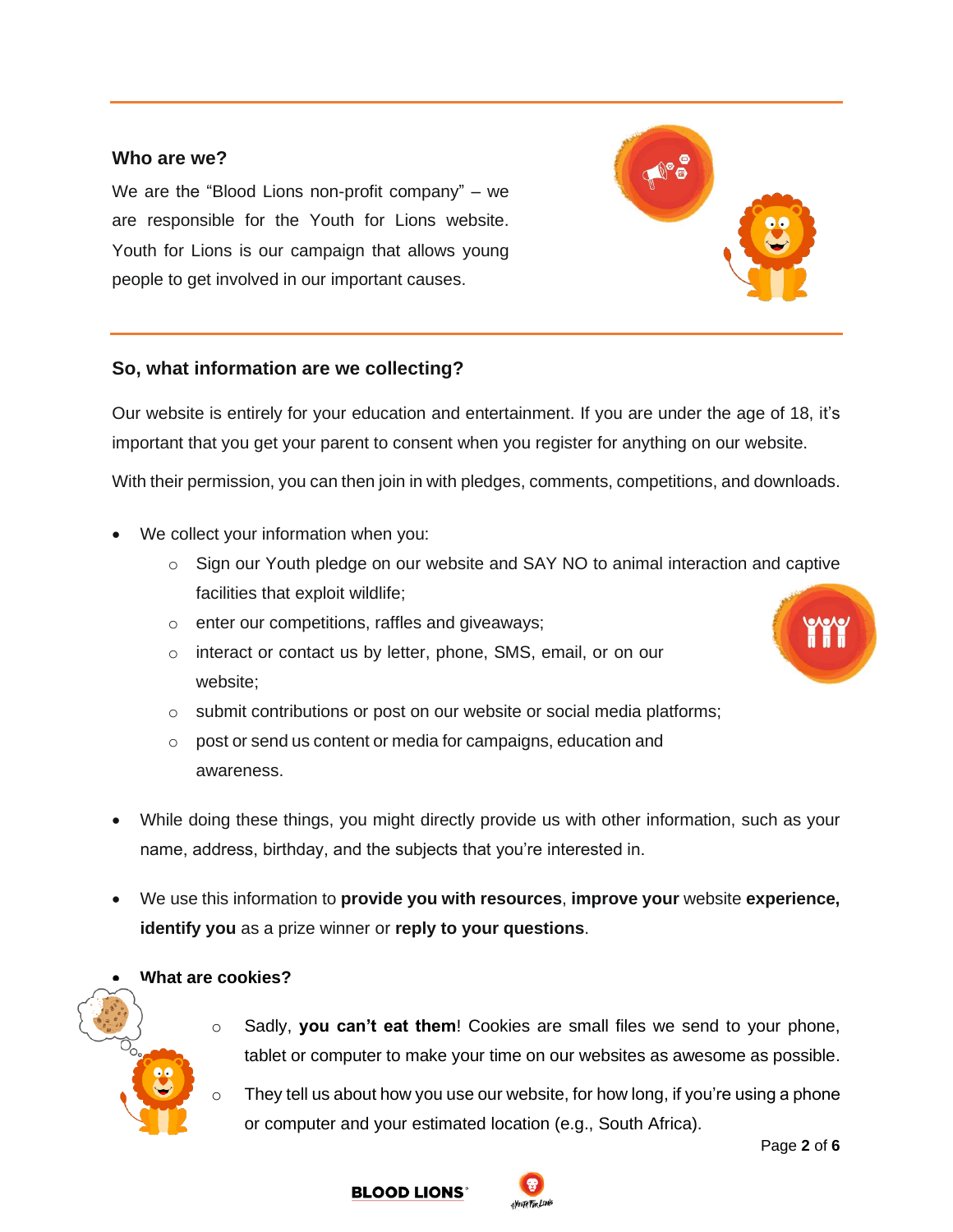- $\circ$  You can choose which ones we send by selecting 'Manage Cookies', below the popup banner.
- $\circ$  If you're under 18, you'll need a grown-up's permission to accept our cookies. Ask them to help you if you're stuck!
- If you click on something from **another website**, such as a **YouTube** link, while you're on our site, then that website may be able to get similar information from your device. We **do not** control these websites and are **not responsible for them**.
- The only time we would ever share your information with another website or company, is to help you receive information from them. This will only happen if you win a competition or similar event, and they need your contact details to send you a prize. **We do not disclose your name or email address to the government or law makers**.
- We make sure that all of this information is stored **safely** and **securely.**
- Parents can learn more about cookies in our Privacy Policy for Grown-ups **[here](https://bloodlions.org/wp-content/uploads/2022/03/Blood-Lions-Privacy-Policy.-Updated-17.03.2022.pdf)**.

#### **How do we use your information?**

We use your information **lawfully** and **do not sell it to people outside of Blood Lions and Youth for Lions.** There are a few reasons why we might use your information, which include to:

- confirm who you are.
- confirm your age so that we can be extra careful with your information.
- answer any requests or questions you might have.
- provide your parent with information about the things we create or do.
- confirm and register your pledge to your chosen campaign or cause.
- let you know about any important news updates.
- give you educational information and cool pictures concerning our campaigns and causes.
- make our website better and more fun for you.
- send out information about products, services, activities, competitions, or anything else that we feel might be of interest or use to you.
- keep count of how many supporters we have for each of our campaigns.





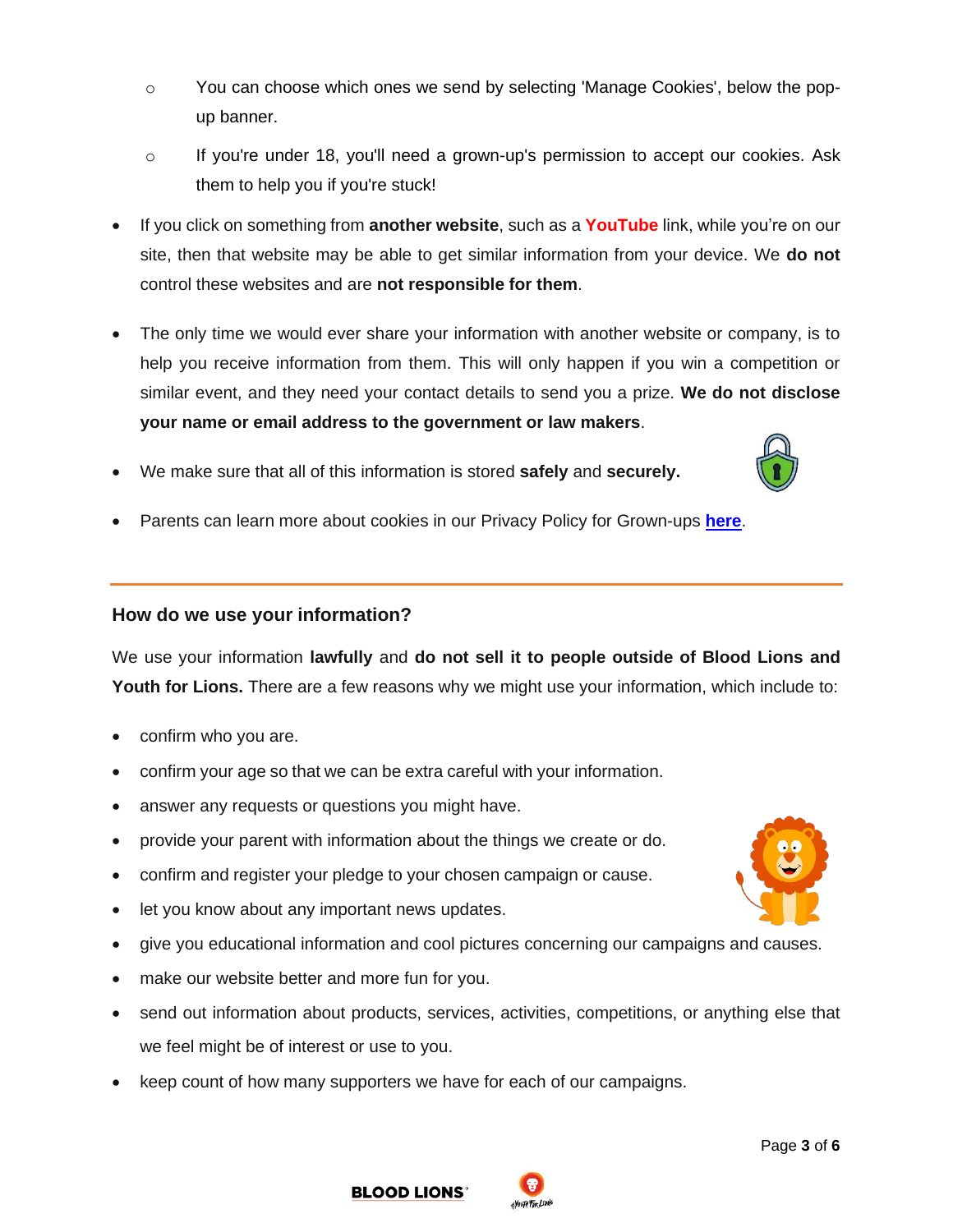We're interested in keeping your information **safe** and using it in ways that **benefit you**. Our priority is making sure that you have the best experience possible on our website, and you're able to learn about our causes.

### **Who can see your information?**

Our staff, or the staff of third parties that we work with, might use the information that you provide. If it is necessary - they might store it, delete it, organise it, or record it.

But, whatever they do, it will be done lawfully and safely.

Some examples of people who might see this information include:

- our campaign management teams.
- our website operators, email system and IT support teams.
- our customer service team.



These people are usually located in South Africa. If they're overseas, we'll make sure there are strong laws and rules to protect your information.

### **Do we share your information?**

We may share your information inside our company and with trusted people outside our company to use it legally. If we share it outside of our company, your parent or guardian will need to consent to this specifically.

There are a few people who we may share your information with, to do our business in the best way. These include:

- An email and marketing communication system, who help us organise and send out our campaign emails.
- Our IT providers (wizards!), who look after backups of our data.







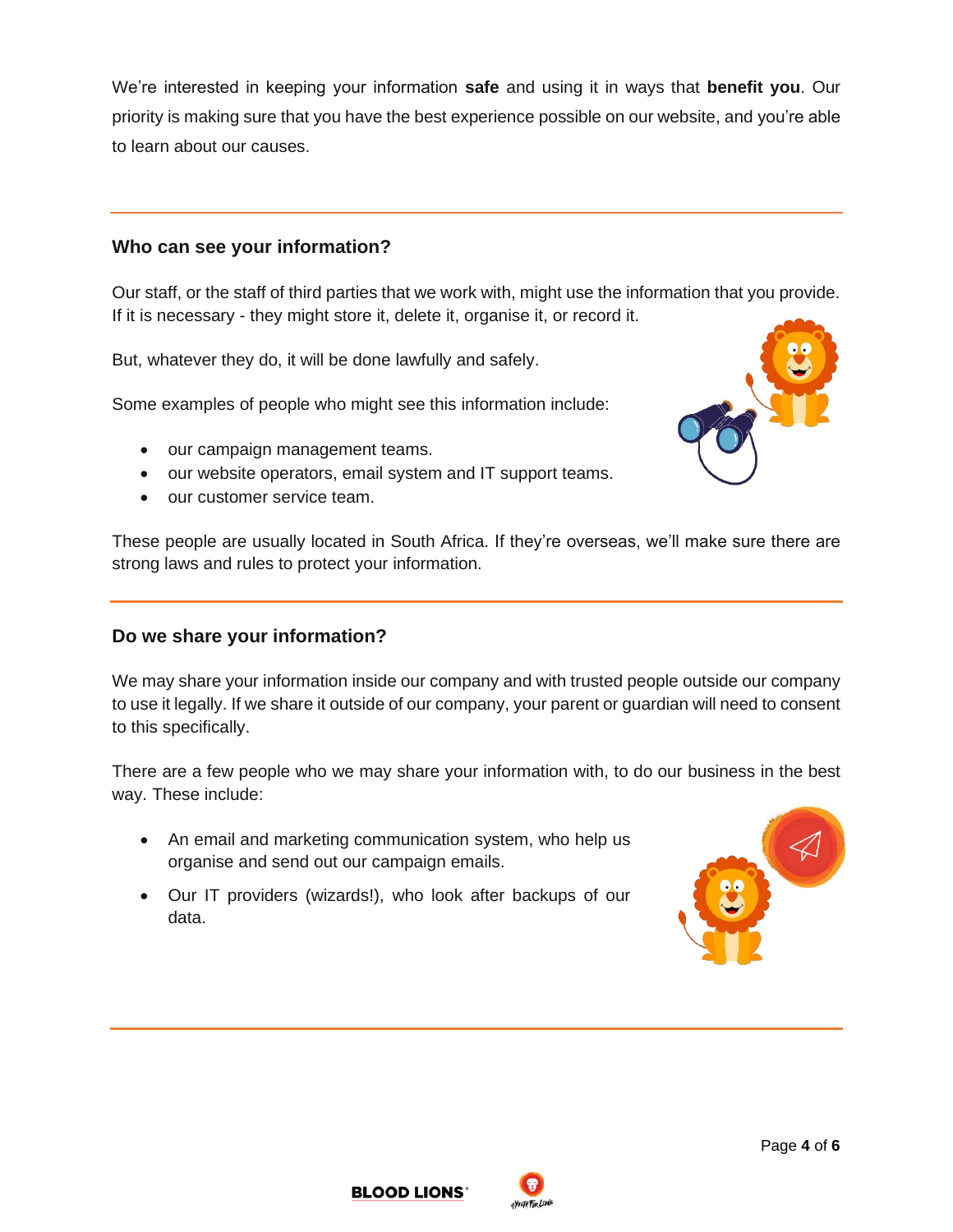## **How do we take care of your information?**

We are always trying to hold **as little personal information as possible** about you. Whenever possible, we **anonymise** your information, which means that we still have the data, but nobody can tell it is about you – it's as if it belongs to an imaginary person. We also use **security measures** to protect your information against any unlawful use or unauthorised access.

#### **How long do we keep your information for?**

We will keep your information for **as long as is necessary**.

We try to always **reduce** the amount of information that we **store** and **who** has **access to it**. We do this by regularly archiving our emails and unused information, using password protected folders, and deleting any information we no longer require.



We basically lock the doors, set the alarm and keep the lights on for our team members that need it!

But in the unlikely event of a break in, we will do everything we can to follow the best guidelines to protect your information, your interests, and your rights.

#### **What rights and choices do you have?**

- You have the right to **object** to us using your information.
- Your parent or guardian can also **withdraw their consent** at any time.
- If you want to stop receiving emails from us:
	- o You can click the "unsubscribe" button at the bottom of our emails; or
	- o You can email us using the details below.
- If you are unhappy about the way we use your information, or have any questions, you can also contact us and we will try to find a solution.